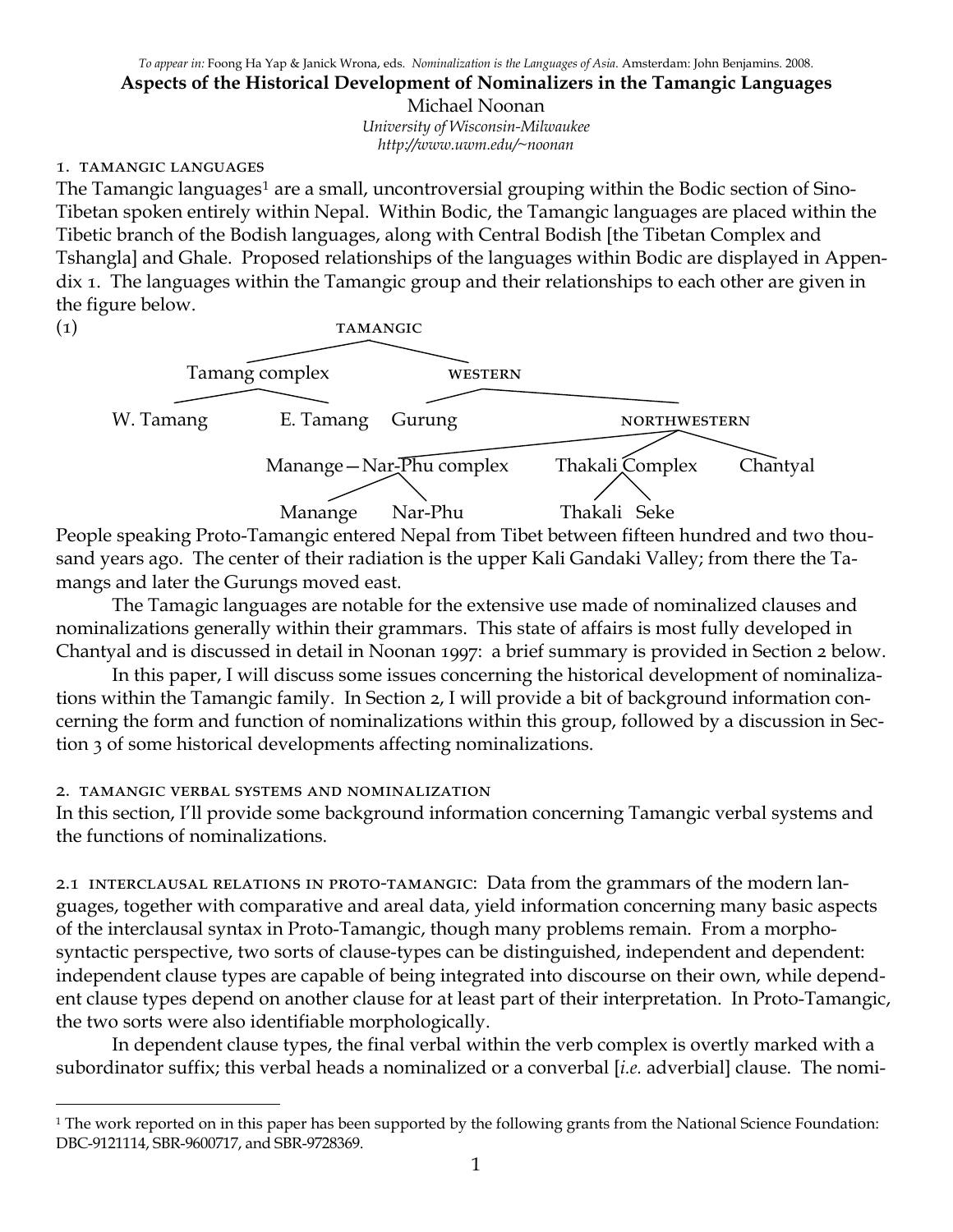nalization suffix is **\*pa**, which goes back at least to Proto-Bodic. There were likely a number of converbal suffixes. All the languages evidence a sequential converb in **\*si**, which is likely Bodish. There is also a certain amount of evidence for a simultaneous converb in **\*ma** and perhaps one in **\*kay**, and a manner converb in **\*na.** The conditional is **\*la**, which may also be Proto-Bodic: this suffix is evidenced in a wide variety of functions in the contemporay Tamangic languages and may already have assumed some other functions in the Proto-Tamangic period.[2](#page-1-0)

 For independent clauses, negative, imperative, and interrogative affixes can be reconstructed back to Proto-Tamangic.

(2) \*-e *interrogative* \*-(k)u *imperative* \*ha- *negative*[3](#page-1-1) \*tha- *negative imperative* 

Tense-aspect morphology in the modern languges is mostly transparently derived from the non-finite morphology discussed above or from verbs. The deverbal affixes in (3) are universally attested in Tamangic.

(3) \*-m(u) *non-past/imperfective* [< \*mu 'be'] \*-ci(n) *perfective* [< \*cin 'finish'] These suffixes suggest a syntagm in which the verb complex could consist of juxtaposed bare verbals [*i.e.* where no verbal is marked with non-finite suffixes] and where the final verbal is also unsuffixed [*i.e.* not overtly marked for tense-aspect]. Both possibilities persist in the Tamangic languages, albeit as minority patterns. Nar-Phu, for example, attests juxtaposed bare verbals [*a.k.a.* verb concatenation], in particular with motion verbs:

(4) nôkyu c $\varepsilon$ -se thun nâpran čhân c $\varepsilon$  pi tê l $\hat{\varepsilon}$ -čin dog def-erg bee nest def go.fast fall do-past 'the dog unwittingly knocked down the beehive'

Nar-Phu also attests unmarked final verbals, though only modal verbs allow this:

 $(5)$  Lakpe-se inliš phi-ne čhur Lakpa-ERG English speak-INF be.able 'Lakpa can speak English'

Mazaudon 2003 describes a similar pair of constructions for Eastern Tamang.

 Dependent clauses were, by definition, subordinate. Independent clauses could also be subordinate, but only as complements of 'say', a situation that persists in the modern languages except where the relevant constructions are transparently borrowed from Indo-European Nepali.<sup>[4](#page-1-2)</sup>

2.2 constructions with nominalizers: The internal grammar of nominalized clauses is fairly consistent across the modern languages, and we can therefore assume that it has been unchanged since the Proto-Tamangic period. The argument array associated with the nominalized verbals is assigned the same cases as their independent clause counterparts.<sup>[5](#page-1-3)</sup> Compare the independent clause (6a) with it's nominalized counterpart (6b) in the Chantyal sentences below:

- $(6)$  a. bhulun-sa ghwaral ca-i leopard-erg wild.goat eat-perf 'The leopard ate the wild goat'
	- b. na-sa **[bhulun-sa ghwaral ca-wa]** mara-i I-erg leopard-erg wild.goat eat-nom see-perf 'I saw the leopard eat the wild goat'

<span id="page-1-1"></span>3 The negative can also occur in dependent clauses.

 $\overline{a}$ 

<span id="page-1-0"></span><sup>&</sup>lt;sup>2</sup> The uses of the various converbs in Chantyal are discussed in detail in Noonan 1999. The reconstructions provided here are informal, lacking specifications for vowel length and, where applicable, tone.

<span id="page-1-2"></span><sup>4</sup> See Noonan 2006 for an extended discussion of the discourse functions of complements of 'say' in Chantyal.

<span id="page-1-3"></span><sup>&</sup>lt;sup>5</sup> This is true as well for converbal clauses.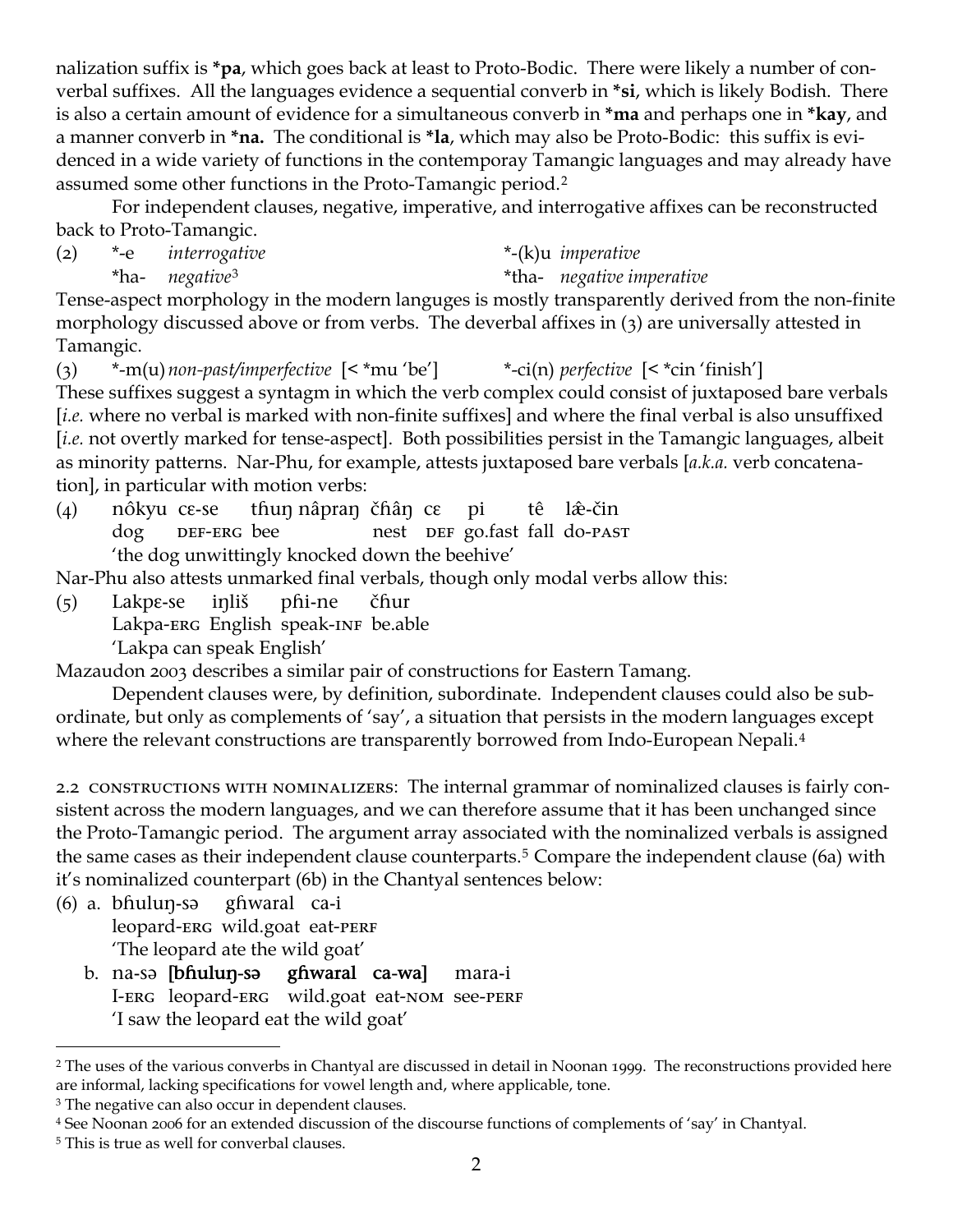Nominalized verbals clearly played an important role in the grammar of Proto-Tamangic, judging by the role they currently play in the grammars of the modern languages. The functional range of nominalized verbals is fairly similar within the languages of the group, allowing us to infer that the proto language probably shared this functional range. These functions are listed in (7) below and are discussed in detail in Noonan 1997:

(7) *functions of forms with the nominalizer in Tamangic languages*

- NOMINALIZATION IN THE STRICT SENSE: naming activities and states
- VERB COMPLEMENTATION: clausal complements of verbs
- purpose nominal: 'in order to' sense, with the locative: **\*-pa-ri** < nominalizer+locative case
- ADNOMINAL CLAUSE: clausal modifiers of nouns, possibly with the genitive [see §3.1 below]
- NON-RELATIVE ATTRIBUTIVE NOMINALS: nominal, even case-marked nominal, modifiers of nouns, possibly with the genitive [see §3.1 below]
- AGENT AND PATIENT NOMINALS: nominals referring to the agent or patient roles within predications
- as main clause verb with a mirative sense

For illustrations of the first three, see Noonan 1997. The others, crosslinguistically somewhat more unusual, are illustrated and discussed below.

2.2.1 adnominal clauses: The use of clauses whose heads are nominalized verbs and which function as adnominal modifiers is characteristic of the Bodic languages [Noonan 2008b]. Within the Tamangic languages, this is the only native syntactic device for allowing clausal modification of nouns. Examples can be found in (8) and (9) below. The use of the genitive with these nominalizations will be discussed in §3.1.

## **adnominal clauses**

| (8) | mənchi-sə ca-si-wa gay-ye sya       |  |  | <b>CHANTYAL</b> |  |  |
|-----|-------------------------------------|--|--|-----------------|--|--|
|     | person-ERG eat-ANT-NOM COW-GEN meat |  |  |                 |  |  |
|     | 'the beef that the person ate'      |  |  |                 |  |  |
| (q) | cá pxra-bá-e mxi jaga               |  |  | <b>GURUNG</b>   |  |  |
|     | that walk-NOM-GEN person PL         |  |  |                 |  |  |
|     | 'those walking people' (=sentries)  |  |  |                 |  |  |

2.2.2 non-relative attributive nominals: Rather less common within Bodic, though well attested in Tamangic, is the situation where the affix used to form nominalizations is suffixed to nonverbal roots [*e.g.* in (10)] and case-marked nouns [*e.g.* in (11)]. The resulting nominals can be used attributively, hence the designation 'non-relative attributive nominals'.

# **non-relative attributive nominals**

| (10) a. təyla-wa<br>saka                    |     | CHANTYAL        |
|---------------------------------------------|-----|-----------------|
| yesterday-NOM ancestor                      |     |                 |
| 'yesterday's ancestors' [V101] <sup>6</sup> |     |                 |
| b. ligõ-wa samra-ye phalce                  |     | <b>CHANTYAL</b> |
| back-NOM thigh-GEN muscle                   |     |                 |
| 'back thigh muscle' [I24]                   |     |                 |
| $(11)$ a. bana - r-bá-e                     | SĨ. | <b>GURUNG</b>   |
| forest-LOC-NOM-GEN wood                     |     |                 |
| 'trees from the forest'                     |     |                 |
| b. nha-ri-gəm-wa                            | sya | CHANTYAL        |
| inside-LOC-ABL-NOM meat                     |     |                 |

<span id="page-2-0"></span> $\overline{a}$ 6 [V101] and similar notations below refer to published Chantyal discourses: Noonan *et al* 1999, Noonan 2005.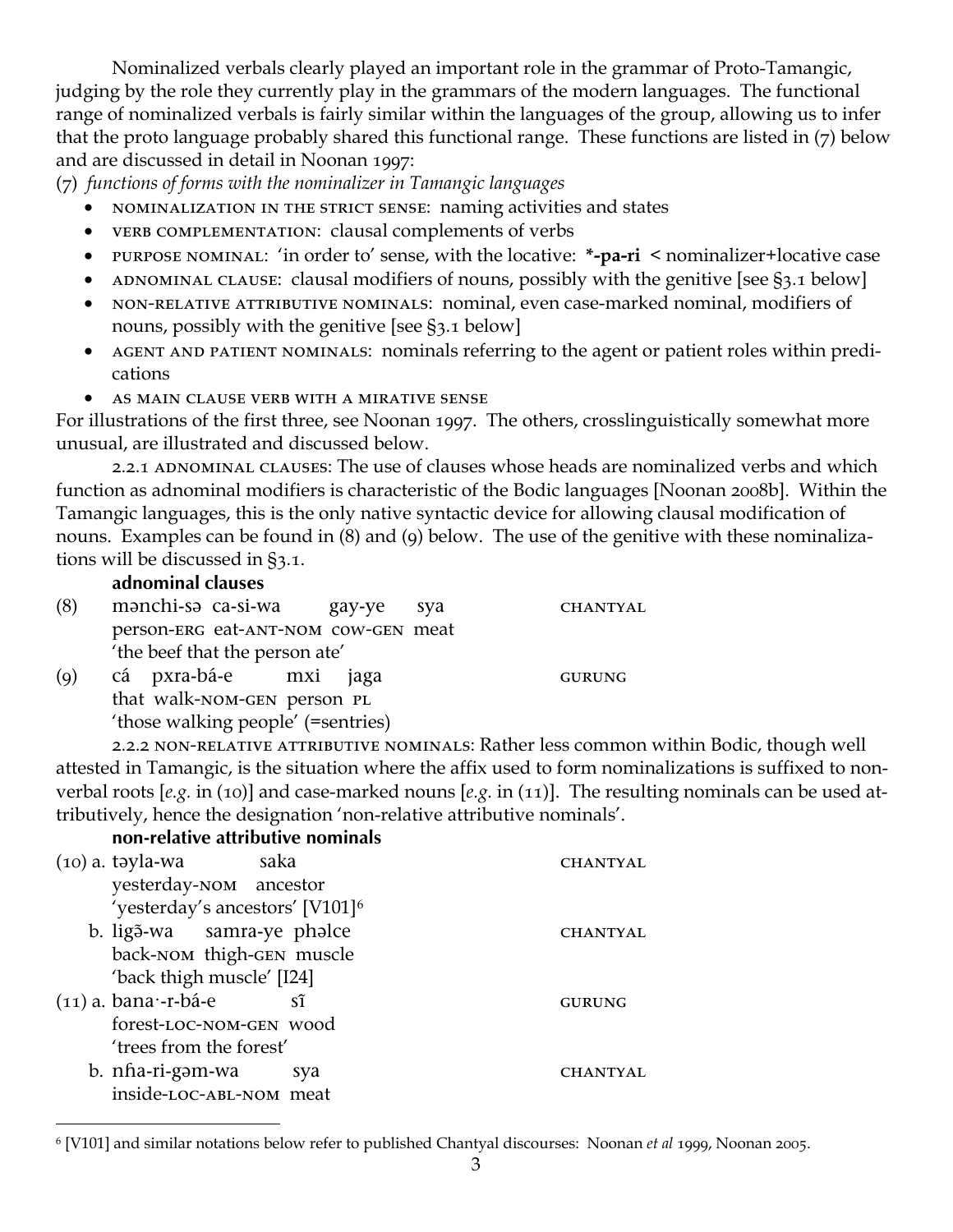'innards'

c. ram-sin-wa photo chatyal Ram-com-nom photo

'Ram's photo' [*i.e.* a photo Ram owns][7](#page-3-0)

In some languages, as in the Gurung example in (11a), these non-relative attributive nominals occur with the genitive: these are the same languages that use the genitive with nominalized clauses used adnominally.

 Two additional facts about these non-relative attributives should be noted. First, the forms affixed with the nominalizer are nouns: they can fill noun slots, be pluralized, and take case affixes. The following examples from Chantyal illustrate this.

 $(12)$  məngəle-ri-wa gay-ma Mangale-loc-nom cow-pl 'cows from Mangale'

 $(13)$  məngəle-ri-wa-ma-sə syal mara-i Mangale-loc-nom-pl-erg jackal see-perf 'the people from Mangale saw the jackal'

In (12), the non-relative attributive nominal modifies 'cows'. By itself, however, it is also a noun meaning 'those from Mangale', and as such it can take a plural suffix and fill a clausal noun slot, as in  $(13)$ .<sup>[8](#page-3-1)</sup> It should be noted that when simple, non-case-marked nouns like **tayla** 'yesterday' in (10a) are not used adnominally, they are never found with the nominalization suffix.

 Second, suffixation with the nominalizer is recursive, the only limitations being those of sense and processability. Example (14) below shows a non-relative attributive nominal formed from a casemarked attributive nominal:

 $(14)$  məngəle-ri-wa-ma-sin-wa photo Mangale-loc-nom-pl-com-nom photo

'the photo belonging to the people from Mangale'

This form, too, may fill a nominal slot. In other words, an attributive nominal can be built off of another attributive nominal and fill a noun slot within a clause, as in (15):

 $(15)$  na-sa mangale-ri-wa-ma-sin-wa-ra dekha-i

I-erg Mangale-loc-nom-pl-circ-nom-dat show-perf

'I showed it to the owners from Mangale'

 2.2.3 agent and patient nominals: Agent and patient nominals are also formed with the nominalizer in Tamangic languages like Chantyal.

# **agent and patient nominals**

 $\overline{a}$ 

(16) agent nominal chantyal a. na-sə reysi thũ-wa-ye naku khway-kəy mu I-erg raksi drink-nom-gen dog feed-prog be.npst 'I'm feeding the raksi-drinker's dog' PATIENT NOMINAL CHANTYAL b. c¼ l¼ra pari-wa-ma g¼tilo l¼ra a-ta-si-n t¼ that strip make.happen-nom-pl good strip neg-become-ant-sup fact 'those strips that I made might not have become good strips' [I110]

<sup>7</sup> In Chantyal, a construction with the genitive, **Ram-ye photo**, is used to express 'a photo of Ram' [*i.e.* one having his im-

<span id="page-3-1"></span><span id="page-3-0"></span>age], though the latter can also be used to identify one one he owns: see Noonan 1997.<br><sup>8</sup> Nouns formed in this way are thus a species of the agent and patient nominals discussed in §2.2.3.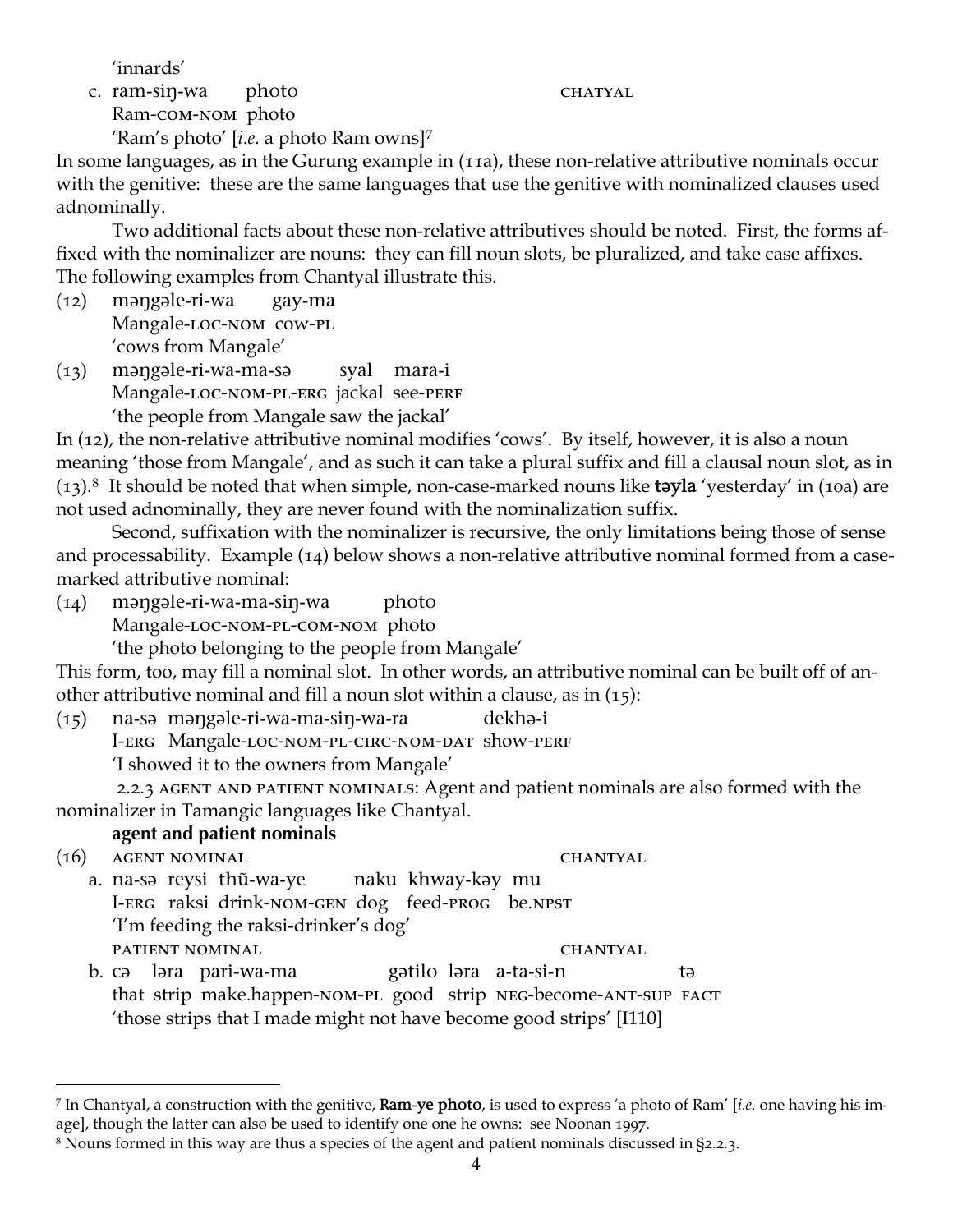<span id="page-4-0"></span>In (16a), the agent nominal **reysi thũ-wa** 'raksi drinker' is suffixed with the genitive marker and modifies 'dog'. Agent and especially patient nominals are often referred to as 'internally headed relative clauses' in the literature on Bodic languages. In the context of some languages, that might be a reasonable analysis, but for many, perhaps most Bodic languages, these constructions are probably best analyzed as agent and patient nominals. For instance in (16b), the patient nominal **calaries** pari**wa-ma** 'those strips that I made' is treated as a single nominal and the nominalized verb receives the plural suffix **-ma**, an unlikely scenario if the construction were an internally headed relative clause since we would expect the internal head to bear the plural in that case.<sup>[9](#page-4-0)</sup>

2.2.4 main clause verb with a mirative sense: In Tamangic languages, when nominalizations appear as main clauses, the typical effect is one of mirativity, *i.e.* the sense that the predication so expressed is in some sense surprising, contrary to expectation, or in some way exasperating.

### **main clause with mirative sense**

(17) bannu-ye nal tato ta-si-wa chantyal chantyal gun-gen barrel hot become-ant-nom 'The barrel of the gun had become hot!' [R29]

Noonan (2008b) provides some discussion and references to the situation in other Bodic languages.

## 3. historical developments

In this section I'll discuss some historical developments of nominalizations in the Tamangic languages. These developments include 1) the issue of the genitive with adnominals nominalizations, 2) the development of tense distinctions in nomimalized clauses, 3) the creation of new nominalizers, and 4) the use of nominalized verbals in periphrastic constructions.

3.1 the genitive with adnominals: It was noted in several places above that nominals used adnominally may or may not occur with the genitive in Tamangic languages. Compare, for example, the Chantyal and Gurung examples of nominalized clauses used adnominally in (8) and (9), and the Chantyal and Gurung examples of non-relative attributive nominals in (11). In this section we will take up the question of whether the genitive should be posited with this construction in Proto-Tamangic.

3.1.1 the use of the genitive in the modern languages: The modern Tamangic languages present a mixed picture with regard to the use of the genitive with nominalizations used adnominally. A summary of the data from the modern languages can be found in (18):

(18) chantyal: Never uses the genitive.

 $\overline{a}$ 

- thakali: Georg's 1996 grammar makes no mention of the genitive with relative clauses. Hari & Maibaum 1970 assert that the genitive is optional, but it should be noted that Georg and Hari & Maibaum investigated different dialects of Thakali.
- seke: Isao Honda (personal communication) reports that the genitive is optional with nominalizations.
- manange: Hildebrandt 2003 reports that relative clauses are formed with the nominalizer  $-p\Delta$ [ $\le$ \*pa], but notes that "at times in relativized contexts the vowel quality of  $/\Lambda$  fronts and sounds like [pe] or [pœ]." DeLancey (2005) interprets this difference to reflect the addition of the genitive:  $-p\Delta-i$  >  $-pe$ . One problem with this interpretation is that the genitive in Manange is **-l**<sub>A</sub>, not **-i**. Still, it is probable that at one point, Manange had a genitive in **-i** [< \*-kyi], the modern genitive in -la deriving historically from the dative, which frequently is

<sup>9</sup> The patient nominal in (16b) can't easily be analyzed as consisting of a head followed by a postmodifier since postmodifiers don't otherwise occur in Chantyal.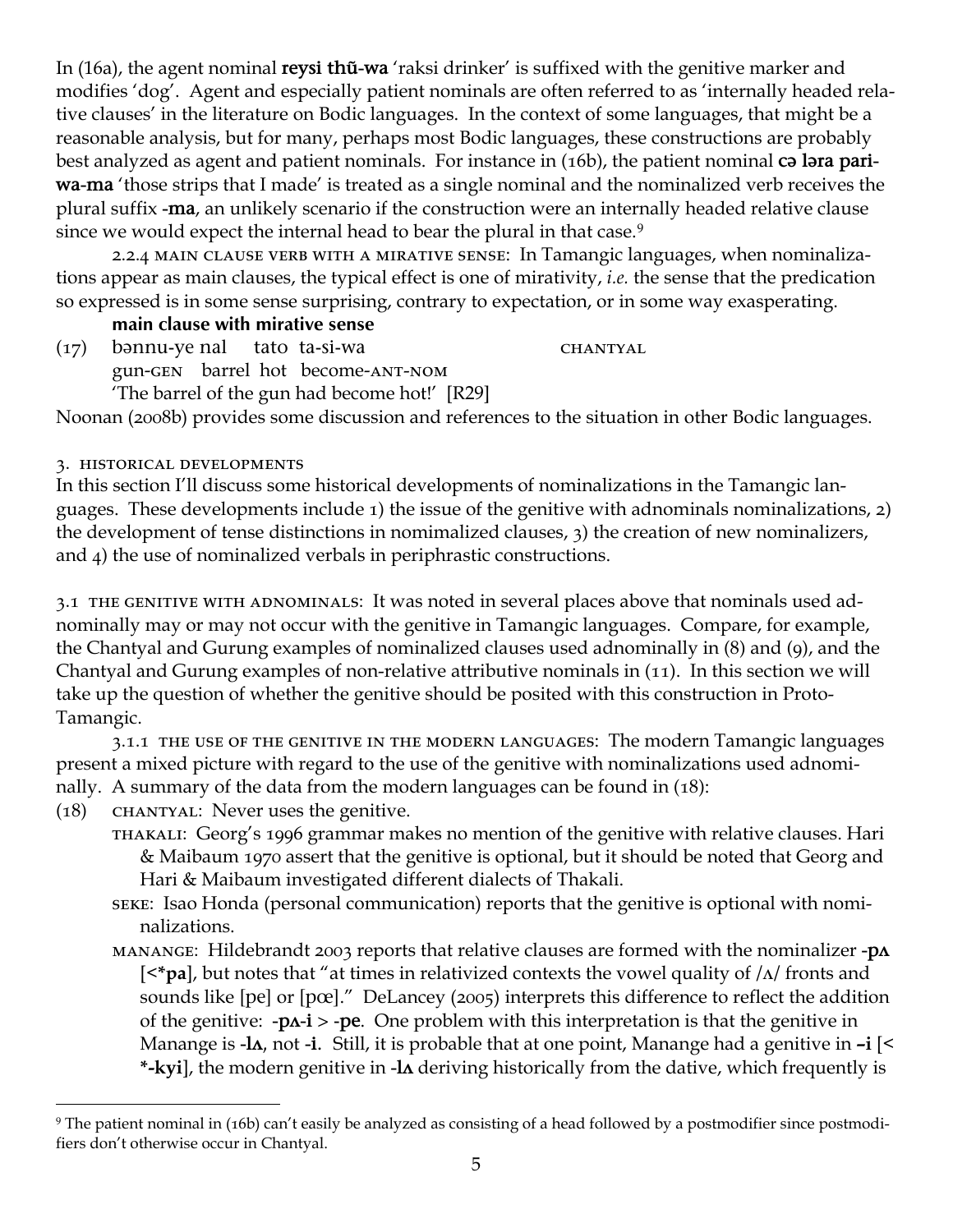<span id="page-5-0"></span>**-ra/la** in other Tibetic languages. However the data from closely related Nar-Phu offers another interpretation of Manange -**pe**.

- nar-phu: In Nar-Phu, adnominal clauses with present senses use the nominalizer  $-p\varepsilon$  [< $p$ a], but those with past senses use **-pi**. The latter could be the nominalizer and the genitive **–ye** [< **\*-kyi**]. However, this could also be the nominalizer and the morpheme **-i** which produces past tense interpretations in the copula, as in **muü-i**, the indirect [*i.e.* non-witnessed] past of the copula. The source of this **-i** is \***-ci(n)**, the Proto-Tamangic perfective [*cf* (3) above], which in Nar-Phu and elsewhere in Tamangic often reduces to **-i**. [So, Manange  **pe** is likely cognate with Nar-Phu **–pi**, both deriving from **\*-pa-ci** nom-perf, not **\*-pa-kyi** nom-gen.]
- tamang: The examples in Taylor's 1973 paper suggest that the genitive may be used with relative clauses in Western Tamang, but Mazaudon 2003 states that the genitive is not found in Eastern Tamang, and Varenkamp 2003, also discussing Eastern Tamang, says "it is most common to express the relative with the nominalization only," *i.e.* not with the genitive, though this implies that the genitive may be used also. Poudel 2006, describing the Dhankute dialect, the easternmost Tamang variety, does not mention the genitive with adnominal nominalizations. He constrasts, however, a perfect nominal in **-ba-la**, which contasts with a non-perfect form in **-ba**. The **-la** of the perfect is homophonous with the dialect's genitive, however, though it is far from clear how a genitive could result in a perfect reading in these forms: see below §3.2.3.
- gurung: Glover's 1974 grammar states that the genitive is always used with relative clauses, making Gurung then the only Tamangic language to use the genitive consistently.

3.1.2 evaluation and discussion: DeLancey 2005 reconstructs the genitive with nominals used adnominally for Proto-Tibetic. His evidence includes Tamangic data [though not the full range of data summarized above], but relies most heavily on the situation in the Tibetan complex. In the Tibetan Complex, the genitive is found consistently with adnominals utilizing reflexes of \***-pa**, but not with those of the other nominalizers, of which there are several within the Tibetan Complex. Since **\*-pa** is the only relevant nominalizer that can be reconstructed for this Tibetic, he proposes that the genitive be reconstructed for adnominal uses of **\*-pa** in Proto-Tibetic, the lack of the genitive with newer nominalizers and the loss of the genitive in some Tibetic languages being later developments.

 DeLancey does not consider the situation in Ghale and Tshangla, the remaining Tibetic languages. Ghale [Smith 1999] does not use the genitive with its reflex of **\*-pa**; Tshangla [Andvik 2003] uses the dative/locative, not the genitive.

 An alternative hypothesis is that the use of the genitive with adnominal nominalizations in **\*-pa** originated as an innovation in the Tibetan complex and spread from there incompletely into Tamangic. In the past, a number of Tamangic languages borrowed vocabulary from Classical Tibetan and also from the spoken Tibetan dialects used by the Tibetan monks living in monasteries in Tamangic communities.[10](#page-5-0) A number of grammatical constructions also seem to have originated in borrowings from the Tibetan Complex, including obligatory marking of evidentiality in the verb complex [as opposed to occasional marking of evidentiality with verb particles] and honorific nouns and verbs.

 $\overline{a}$ 

<sup>&</sup>lt;sup>10</sup> At this time, only the Nar-Phu and Manange communities are wholly Tibetan Buddhist, though the other groups have Tibetan Buddhist adherents [Thakalis the most, Gurungs the least] except for the Chantyals, who hold to the common Nepalese syncretism of Animism and Hinduism. There are still some followers of the Bon religion among some Himalayan communities, though fewer than in the past.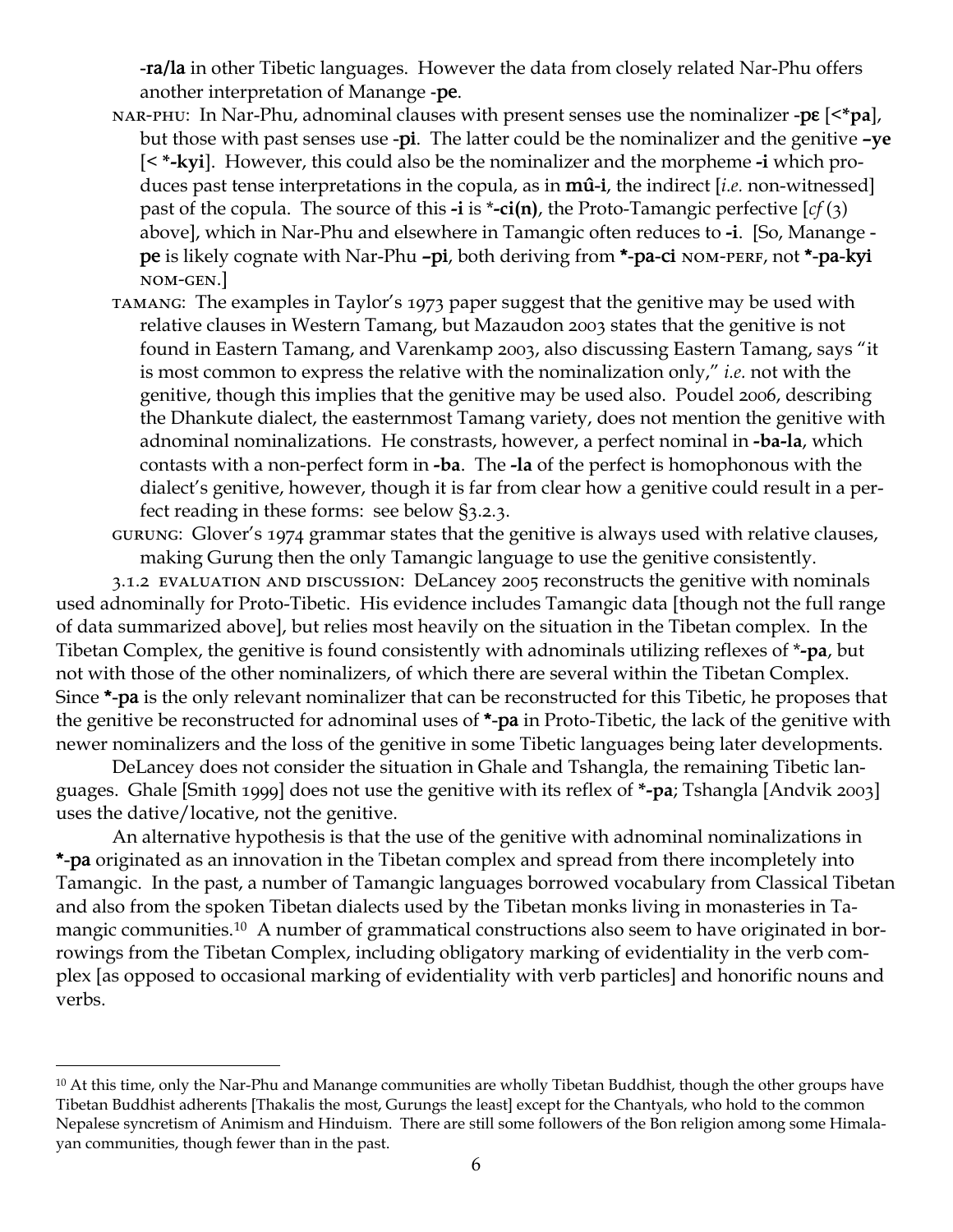<span id="page-6-0"></span> Support for the alternative hypothesis is not strong, however. Clear Tibetan grammatical and lexical influence is strongest in the communities where Tibetan Buddhism is most strongly entrenched [*e.g.* in the Nar-Phu and Manange communities] and weaker or non-existent elsewhere. Further the distribution of the genitive with adnominal nominalizations doesn't correspond to the regions most influenced by Tibetan: Gurung is the only Tamangic language to use consistently the genitive with nominalizations used adnominally, but it is also one of the languages least influenced by Tibetan. Further, the genitive is not used with nominalizations used adnominally with other Tibeto-Burman languages with which the Tamangic languages are in contact, *e.g.* the languages of the Kham-Magar group. This suggests that if outside influence were responsible for change in the use of the genitive with adnominals, the circumstances would have favored the loss of the genitive rather than its adoption.

 In sum, while the evidence is a bit mixed, it would seem to favor DeLancey's hypothesis. What this suggests is that the purely attributive uses of the nominalizer alone are a later development and that these developed from an already attributive construction, the genitive.

3.2: the development of tense distinctions in nominalizations: All Tamangic languages retain reflexes of \***-pa** and use them essentially in the ways described in (7) above.[11](#page-6-0) In Proto-Tamangic, the nominalization and the various converbs could not express primary tense distinctions; the nominalization also could not express secondary [or relative] tense. With regard specifically to nominalizations, this analysis seems well-motivated since when tensed nominal forms occur, they are typically not shared with other languages: that is, there is no reconstructable form that could go back to Proto-Tamangic.

 In this section, innovations leading to the development of primary and secondary tense distinctions in nominalizations will be discussed.

3.2.1 the development of the anterior nominalization of chantyal: In modern Chantyal there is a contrast between an anterior and a plain nominalization. Depending on context, the anterior can either express a secondary [relative] past analogous to a perfect tense or a primary [non-relative, absolute] past tense. An example contrasting the two possibilities in adnominal function can be found in (19):

(19) a. duli-wa kyata wander-nom boy 'the boy who wanders'

 b. duli-si-wa kyata wander-ant-nom boy 'the boy who wandered'

 $\overline{a}$ 

The anterior suffix here is **-si**, which derives from **\*-si**, the Tamangic sequential converb. **-si** is still used with that function in Chantyal, though in restricted contexts. In ordinary discourse, however, the sequential converb takes the form of **-si-r**, and therein lies an interesting tale of contact-induced change.

 In Indo-European Nepali, a language with which Chantyal has been in intense contact for over two hundred years [Noonan 1996], the sequential converb suffix is **-era**. As it happens, the coordinating conjunction of Nepali [and borrowed into Chantyal] is **r** $\epsilon$ ; **-e** in Nepali is the suffix for one of the two perfect participles. The suffix **-era** could be folk-etymologized into **-e-ra**, which form served as the basis for the new Chantyal sequential converb in -si-ra, -si being interpreted as the functional

<sup>&</sup>lt;sup>11</sup> The published descriptions for some of the languages make it difficult to determine whether or not all the languages attest non-relative attributive nominals.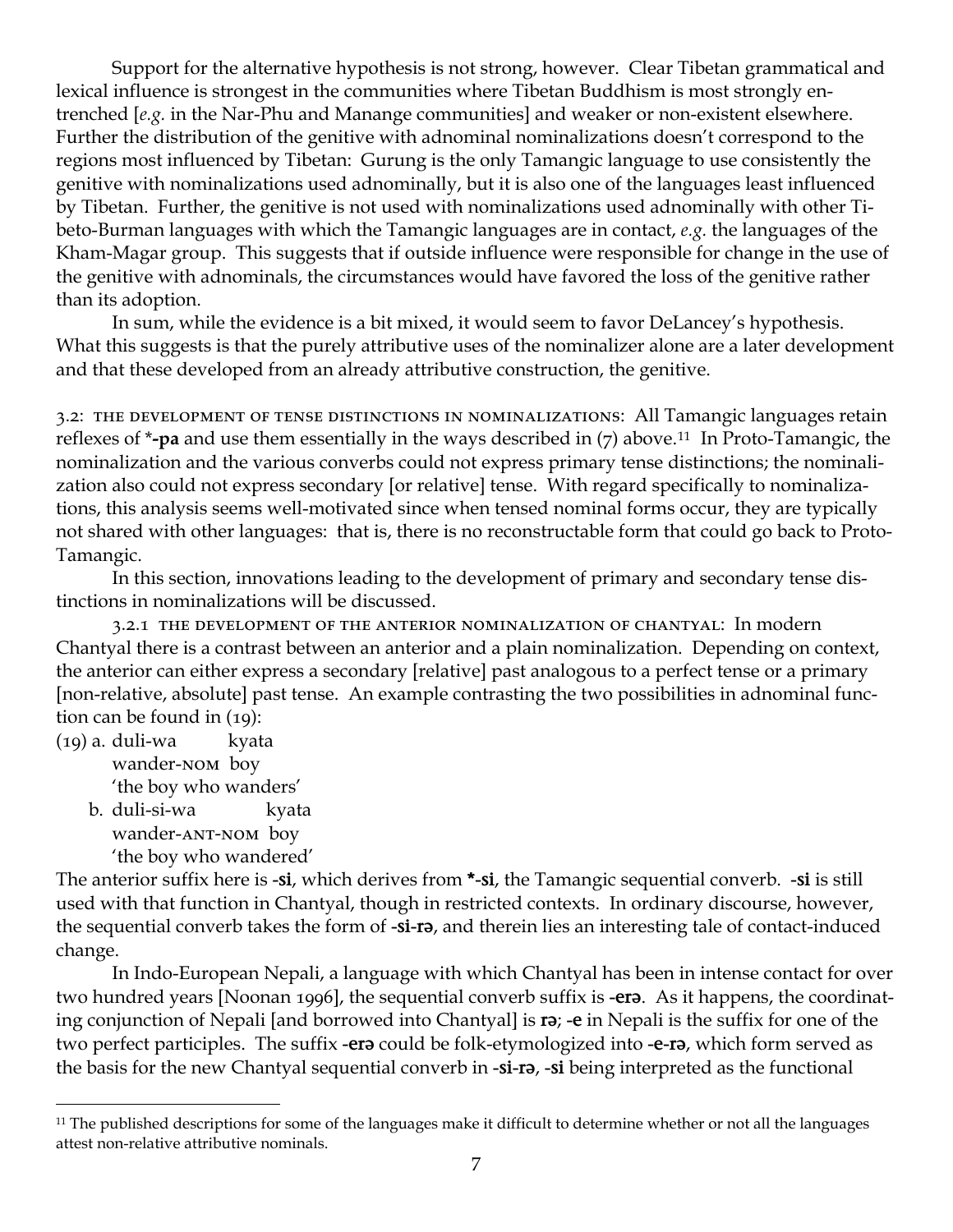<span id="page-7-0"></span>equivalent of **-e**. The semantic contribution of **-si** to **-si-r>** was anteriority, and so **-si** was reinterpreted as an anterior affix, making it available for use with the nominalizer as in (19b).

 The nominalization with the anterior suffix can have primary past tense meanings when the nominalization is used in its mirative sense as a main clause affix:

 $(20)$   $\tilde{a}t$  a-ca-si-wa innards neg-eat-ant-nom 'It didn't eat the innards!'

3.2.2 adnominal tense contrast in nar-phu: In §3.1.1 it was noted that Nar-Phu contrasts adnominal clauses with present senses formed with the nominalizer **-pe** [<**\*pa**] with those with past senses formed with **-pi**.

- $(21)$  a. mîn te-ne a-tâ-p $\varepsilon$  phulun name call-nom neg-become-pres.relative insect 'centipede' ['the insect whose name isn't called']
	- b. nâ-se šî-pi en fitulthun mran-čin I-erg die-past.relative snake.body see-past 'I saw a dead snake'

It was also noted there that the likely source of the past tense -pi is \*-pa-ci(n) NOM-PERF, the nominalizer plus the Tamangic perfective suffix, itself derived from **\*cin** 'finish'. In this way, the tense contrast in the nominalization comes via analogy from the finite verbal paradigm.

3.2.3 adnominal tense contrast in dhankute tamang: In §3.1.1 it was also noted that Dhankute Tamang contrasts a nominalization with a present tense in **-ba** with one having a past tense in **-ba-la**.

 $(22)$  a. chjoi  $qo-ba$  mhi book read-nom person 'person who reads books'

 $\overline{a}$ 

b. chjoi do-ba-la mfii book read-nom-past person 'person who read books'

The nominalizer in **-ba** is simply derived from the Tamangic nominalizer **\*pa**, but the source of the past morpheme **-la** is less clear. Gurung has developed a 'pluperfect' affix [always translated as past by Glover 1974] in **-la/-lu**, though this form is never affixed on to a nominalization or a form obviously derived from one.

 There are at least three possible sources for Dhankute Tamang **-la**. The first, as noted in §3.1.1, is the genitive, though it is not obvious how the past meaning could evolve from a genitive<sup>[12](#page-7-0)</sup> and, if the Gurung form is cognate, how the Gurung form, which is only used with finite verbs, could have evolved from a genitive. The second possibility is the Proto-Tamangic conditional/irrealis **\*-la**. The third is Proto-Tamangic **\*la** 'do', reflexes of which are found in all the languages. For this to be the correct analysis for the Gurung forms, the grammaticalization of 'do' would have to have taken place while bare verbals [see §2.1] were still possible in the relevant contexts since the **-la** form itself shows no finite [or non-finite] morphology.[13](#page-7-0) For Dhankute Tamang, the question arises as to how an unaffixed 'do' could assume an adnominal role. This issue cannot be resolved at this point.

3.2.4 summary: The Tamangic languages have innovated nominalizations with tense marking three times as discussed above. It is notable that with the Nar-Phu and Dhankute Tamang cases, the

<sup>12</sup> The Tamang genitive in **-la** derives from the old dative/locative in **\*-ra/la**. Where dative/locatives become verb suffixes, the resulting meaning usually involves prospective senses, not past ones.

<sup>13</sup> Obviously, the Gurung **-lu** variant would still have to be accounted for.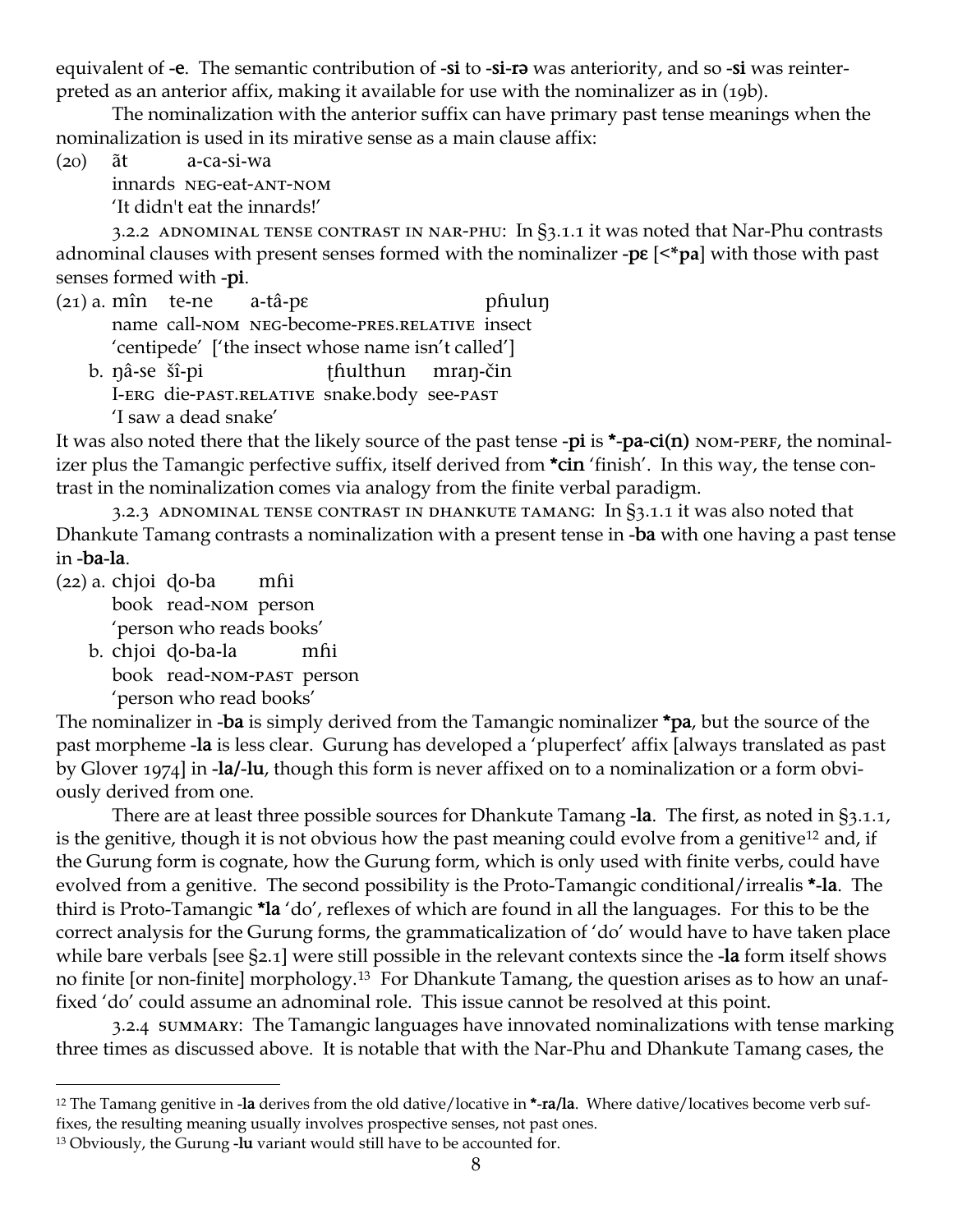forms are restricted to adnominal uses. This is not true of Chantyal: where the semantic-pragmatic considerations allow, the anterior affix can be used with the nominalizer.

3.3 new nominalizers: A number of forms are found in these languages which have assumed some, but not all, of the functions of the historical nominalization in \***pa**. Nowhere in these languages, however, does one find a full replacement for \***pa**. I'll provide just a few illustrations here.

 3.3.1 nar-phu **-te**: Nar-Phu has innovated a new nominalizer which contrasts with the nominalizer derived from the historic \***-pa** nominalizer. The contrast involves one of aspect and modality: the indeterminate form implies progressive action and/or incertainty; the determinate implies completive and/or certainty:

 $(23)$  a.  $n\hat{a}$ -se lakpe-re <br> âjke phri-pe mran-čin I-ERG Lakpa-DAT/LOC letter write-INDET.NOM see-PAST 'I saw Lakpa writing the letter'

b. nâ-se lakpe-re hîke phri-te mran-čin I-ERG Lakpa-DAT/LOC letter write-DET.NOM see-PAST 'I saw Lakpa write the letter'

(24) a. ¤'û kha-pÀ muü

I come-indet.nom be

'I am coming'

b. n $\hat{x}$  kha-te mû

I come-DET.NOM be

'I am coming'

The first sentence (23a), with the indeterminate nominalizer, makes no claim that the writing of the letter was ever completed. The second sentence (23b), which involves the determinate nominalizer, implies that the writing was completed. Both clauses in (24) are progressive in sense, but the contrast here involves certainly: (24a) is less certain than (24b). The **-te** suffix most likely derives from \***ta** 'become'.

 3.3.2 nar-phu **-ne**: This form can be used to exemplify a class of suffixes which have developed in Tamangic languages and whose meanings include [but are often not restricted to] potential actions or states. These forms are often labeled 'infinitive', *e.g.* Gurung **-l(a·)**. I will provide just a few illustrations here.

| $(25)$ a. thô-ne lâ-te              |                               | mûmu |                  |                      | b. thor-ne čhin-čin |  |
|-------------------------------------|-------------------------------|------|------------------|----------------------|---------------------|--|
|                                     | arrive-INF do-DET.NOM be-be   |      |                  |                      | dig-INF finish-PERF |  |
| 'he's about to arrive'              |                               |      |                  | 'I finished digging' |                     |  |
|                                     | c. Lakpe-se inliš phi-ne čhur |      |                  | d. ca-ne lâ-w        |                     |  |
| Lakpa-ERG English speak-INF be.able |                               |      | eat-INF do-IMPER |                      |                     |  |
| 'Lakpa can speak English'           |                               |      | 'Make him eat!'  |                      |                     |  |

In general, **-ne** resists contexts where its sense isn't obviously one of potentiality [but see (25b)

above]. Consider the set below, where **-pe** or **-te** must replace **-ne** in a past tense affirmative context.

- $(26)$  a. Lakpe-re  $\check{\text{c}}$  the thun-ne kat mumu  $Lakpa-DAT/LOC$  tea drink-INF need be-be 'Lakpa needs to drink tea'
	- b. Lakpe-re » čhæ thun-ne kâr fiare Lakpa-DAT/LOC tea drink-INF need NEG.be 'Lakpa didn't need to drink tea'
	- c. Lakpe-re » čhæ thun-pe/te » kâr mû-i Lakpa-dat/Loc tea drink-DET.NOM/INDET.NOM need be-PERF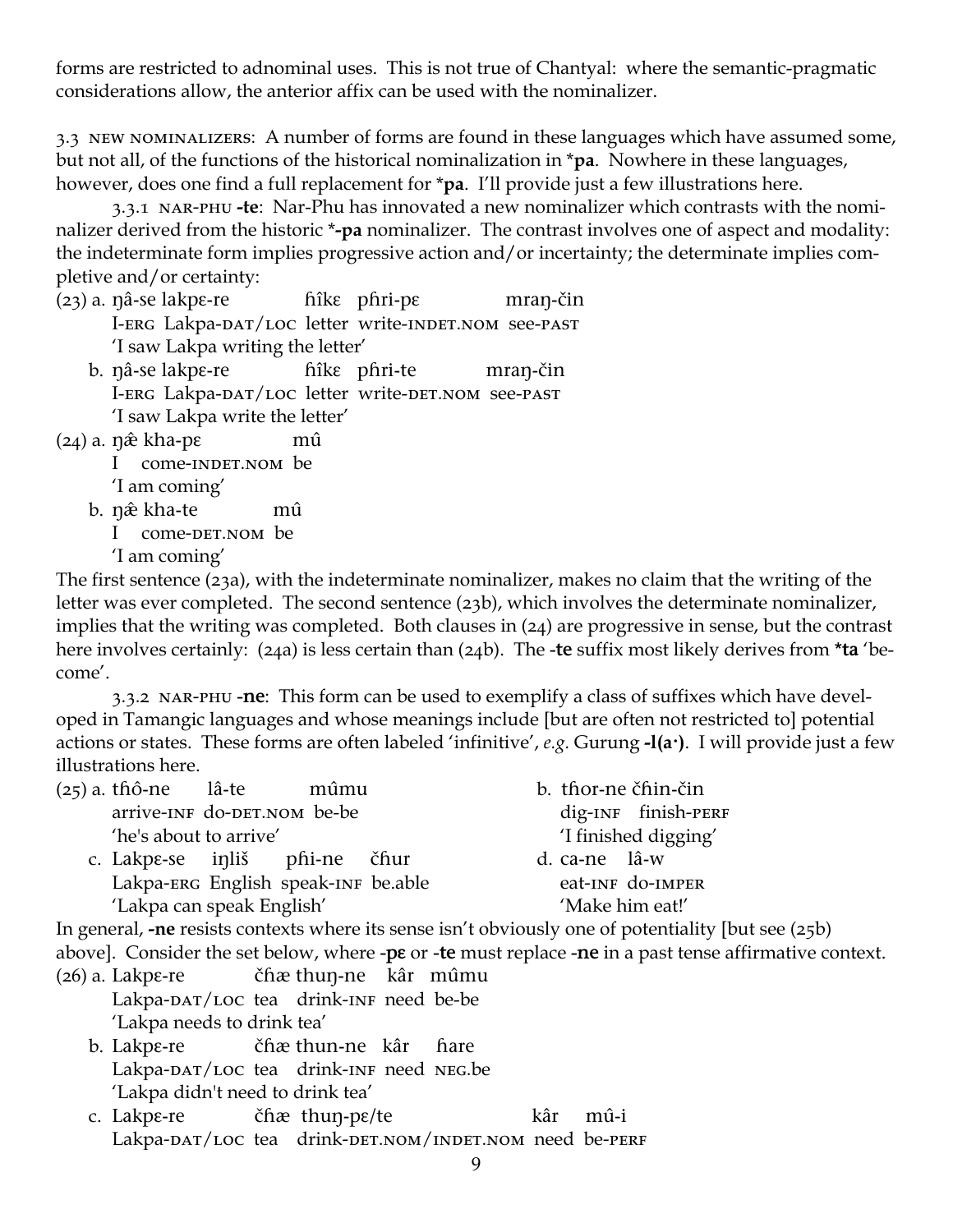'Lakpa needed to drink tea'

The source of Nar-Phu **-ne** is likely the manner converb in **\*-na**, otherwise unattested in Nar-Phu. The Gurung 'infinitive' in **-l(a·)** derives from the conditional/irrealis suffix **\*-la**.

3.4 periphrastic constructions with nominalizers: All Tamangic languages employ periphrastic tense-aspect-mood [TAM] constructions involving the nominalizer, but some languages do very little in this regard, while others have created an extensive array of periphrastic constructions. In general, the languages that were traditionally in the Tibeto-sphere [*i.e.* those languages under considerable linguistic and cultural influence of Tibetan language and culture] have done the least in this regard, while those languages that have long been under the influence of Nepali have developed the most.

 Nar-Phu and Manange are the languages most strongly within the Tibeto-sphere, and these languages utilize the fewest periphrastic constructions: Nar-Phu employs only one, a durative construction, illustrated in (24).

 Chantyal, Gurung, and Tamang, all of which have been under strong Nepali influence for a considerable period, have developed considerable inventories of periphrastic constructions. Chantyal in particular, easily the language most influenced by Nepali, has developed the most extensive set. The attested combinations involving the nominalizer **-wa** are found in (27):

| (27) | <b>SEMANTIC</b>    | <b>AUX</b>      | <b>SENSE</b>                                           |
|------|--------------------|-----------------|--------------------------------------------------------|
|      | <b>MAIN VERB</b>   |                 |                                                        |
|      | V-wa               | hin             | Pres intentional, habitual                             |
|      | V-si-wa            | hin             | Pres perf, past: 'it turns out that'; resultant states |
|      | V-wa               | fin-si-m        | Past [discovery of fact; modal sense (?)]              |
|      | V-si-wa            | fiin-si-m       | Past perf [simply records event: 'it turned out that'] |
|      | V-wa               | hin-si-n        | Pres perf suppositional                                |
|      | V-si-wa            | fiin-si-n       | Past perf suppositional                                |
|      | V-wa               | fiin-la-na      | Pres intentional conditional                           |
|      | V-si-wa            | fiin-la-na      | Past intentional conditional                           |
|      | V-wa               | mu              | Pres prospective [prediction]                          |
|      | V-si-wa            | mu              | Pres perf resultative                                  |
|      | V-wa               | mu-ma           | Past prospective [prediction]                          |
|      | V-si-wa            | mu-ma           | Past perf resultative                                  |
|      | V-wa               | mu-wa fiin-si-m | Pres perf resultative [hidden beforehand]              |
|      | V-si-wa            | mu-wa fiin-si-m | Past perf resultative [hidden beforehand]              |
|      | $V-gay$            | mu-wa fiin-si-m | Pres perf resultative progressive                      |
|      | V-wa               | ta-wa fiin      | Pres hypothetical prospective ['would come to']        |
|      | V-wa               | ta-wa fiin-si-m | Pres perf hypothetical prospective                     |
|      | V-si               | ni-si-wa fiin   | Catalytic passive [accidental]                         |
|      | $V$ -si            | yã-si-wa fiin   | Catalytic passive [deliberate, deserved]               |
|      | V-wa               | $ta-T/A/M$      | Pres predictive [`come to`: definite result]           |
|      | V-wa-khum ta-T/A/M |                 | Reciprocal                                             |
|      | V-wa               | la-i            | Inceptive                                              |
|      |                    |                 |                                                        |

#### **legend:**

| -wa    | nominalizer                                  | -m  | non-past |    | fiin identity copula          |
|--------|----------------------------------------------|-----|----------|----|-------------------------------|
| -si    | anterior/sequential converb -n suppositional |     |          | mu | locational/attributive copula |
| $-gay$ | simultaneous converb                         | -nə | result   | ta | 'become'                      |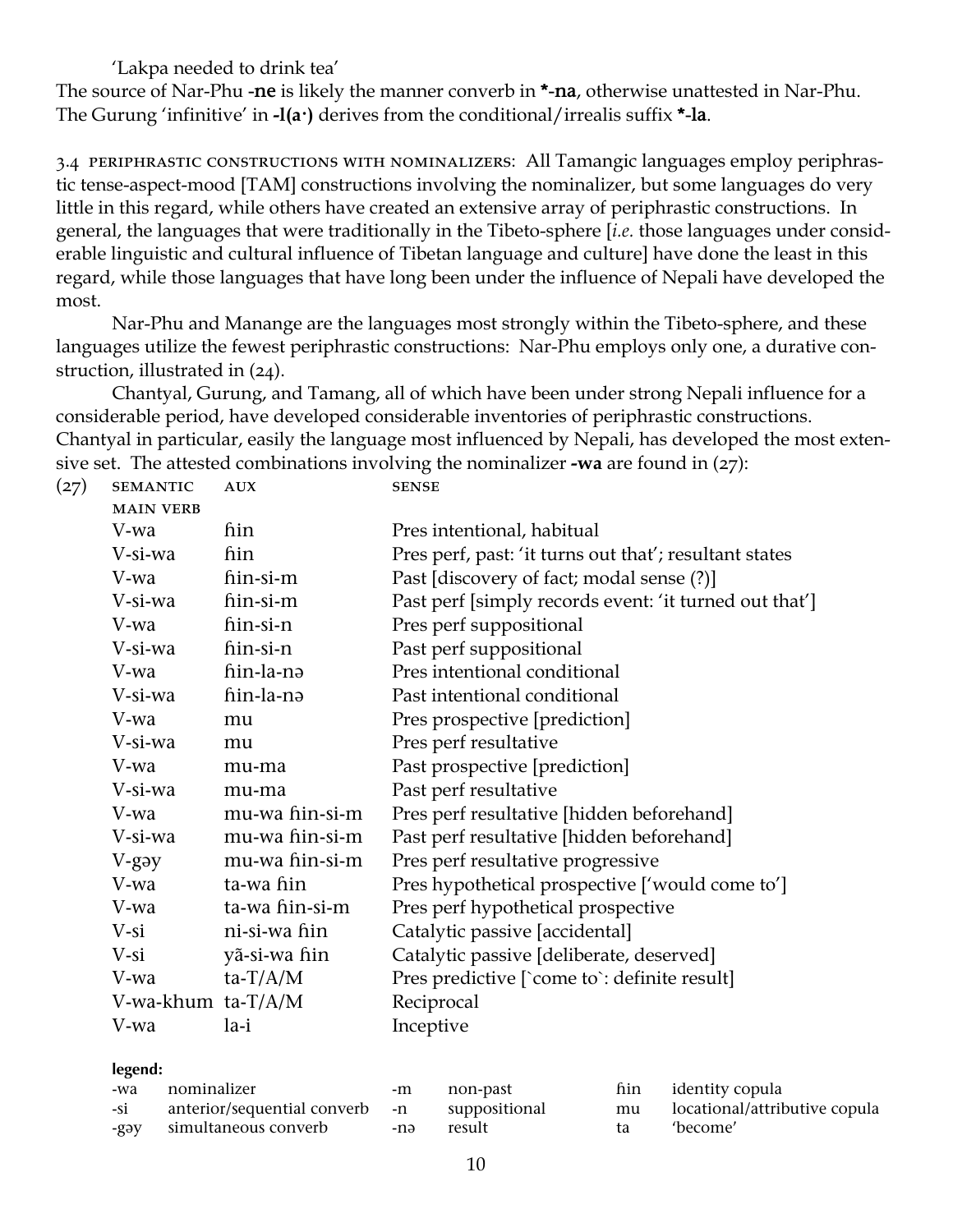| -khum reciprocal      | -la | conditional |         | 'do'     |
|-----------------------|-----|-------------|---------|----------|
| -ma past impferective |     |             | vã      | 'find'   |
| $-(i)i$ perfective    |     |             | $n_{1}$ | 'happen' |

#### 4. summary

Nominalizations have played an important role in the grammar of Tamangic languages from the Proto-Tamangic stage until the present. The basic features of the use of nominalizations have remained constant over this period, though there have been innovations. These include the loss of the genitive with nominalizations used adnominally in most of the languages [given that DeLancey's hypothesis is correct], the development in a few languages of nominalizations exhibiting tense distinctions, the rise of a few new nominalizers, and the development of periphrastic constructions involving nominalized verbals in the verb complex.

 With some of these changes, language contact may have been a factor, though demonstrating that changes of this sort were somehow contact-induced is very difficult. A reasonable case, I think, can be made for the claim that contact is responsible for the distribution of periphrastic constructions involving nominalizations discussed in §3.4: bilingualism in Nepali has been common in some communities for perhaps two hundred years or more, but in others it is rather recent [Noonan *to appear*].

#### **Data Sources**

#### *General:*

- DeLancey, Scott. 2005. 'Relativization and nominalization in Bodic.' *Tibeto-Burman Linguistics: Proceedings of the 28th Annual Meeting of the Berkeley Linguistics Society*. Berkeley: Berkeley Linguistics Society.
- Noonan, Michael. 1997. 'Versatile nominalizations.' In Joan Bybee, John Haiman & Sandra Thompson, eds. *Essays on Language Function and Language Type. In Honor of T. Givón*. Amsterdam/Philadelphia: John Benjamins.
- Noonan, Michael. 2008a. 'Case compounding in the Bodic languages.' In Greville Corbett and Michael Noonan, eds. *Case and Grammatical Relations*. Amsterdam: John Benjamins.
- Noonan, Michael. 2008b. 'Nominalizations in Bodic languages', in María José López-Couso & Elena Seoane (eds.), in collaboration with Teresa Fanego. *Rethinking grammaticalization: New perspectives for the twenty-first century*. Amsterdam: John Benjamins.
- Noonan, Michael. 2008c. 'Contact-induced change in the Himalayas: the case of the Tamangic languages' in Peter Siemunds & Noemi Kintana, eds. *Language Contact and Contact Languages*. Amsterdam: John Benjamins.

#### *Chantyal:*

- Noonan, Michael. 1996. 'The fall and rise and fall of the Chantyal language.' *Southwest Journal of Linguistics* 15/1-2:121-36.
- Noonan, Michael. 1999. 'Converbal constructions in Chantyal', in *Topics in Nepalese Linguistics*, Yogendra P. Yadava, ed. Kathmandu: Royal Nepal Academy.
- Noonan, Michael. 2003. 'Chantyal', in *The Sino-Tibetan Languages*, Randy LaPolla and Graham Thurgood, eds. London: Routledge.
- Noonan, Michael. 2005. 'Chantyal discourses'. *Himalayan Linguistics*: *Himalayan Linguistics Archive 2*. With Ram Prasad Bhulanja. <http://www.linguistics.ucsb.edu/HimalayanLinguistics/>
- Noonan, Michael. 2006. 'Direct Speech as a Rhetorical Style in Chantyal' in *Himalayan Linguistics, Himalayan Linguistics Journal 6.*  $\frac{\text{th}}{\text{t}}/$ www.linguistics.ucsb.edu/HimalayanLinguistics/>
- Noonan, Michael, with Ram Prasad Bhulanja, Jag Man Chhantyal, and William Pagliuca. 1999. *Chantyal Dictionary and Texts*. Berlin: Mouton de Gruyter.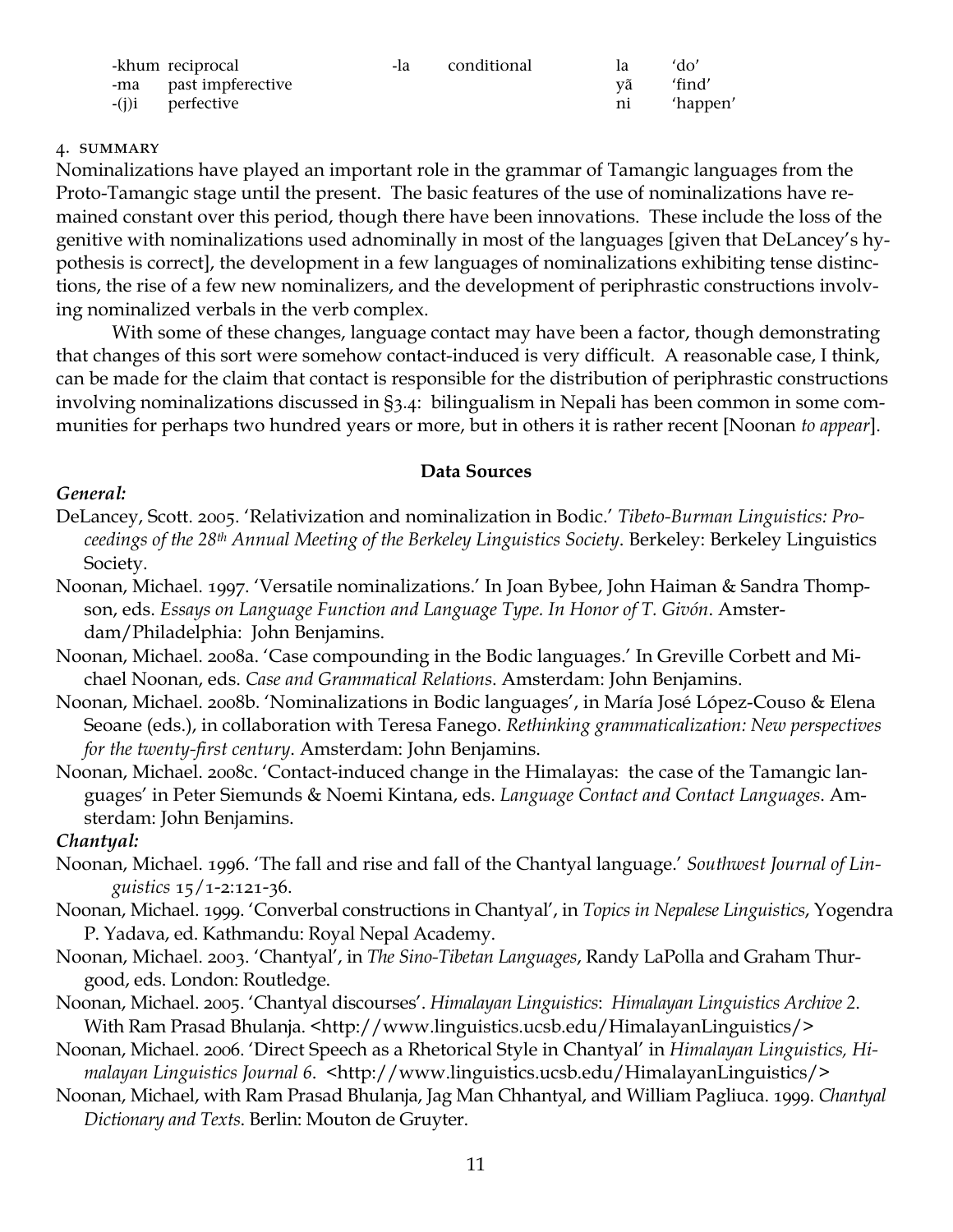# *Gurung:*

- Glover, Warren. 1974. *Sememic and Grammatical Structures in Gurung (Nepal)*. Norman, OK: Summer Institute of Linguistics.
- Glover, Warren & Jessie R. Glover & Deu Bahadur Gurung. 1977. *Gurung-Nepali-English Dictionary, with English-Gurung and Nepali-Gurung Indexes*. Pacific Linguistics, Series C, No. 51. Canberra: Research School of Pacific Studies, ANU.

## *Manange:*

- Hildebrandt, Kristine. 2003a. *Manange Tone: Scenarios of Retention and Loss in Two Communities*. University of California Santa Barbara PhD dissertation.
- Hildebrandt, Kristine. 2003b. 'A Grammar and glossary of the Manange language.' In Carol Genetti, ed. *Tibeto-Burman Languages of Nepal: Manange and Sherpa*. Canberra: Pacific Linguistics.
- Hoshi, Michiyo. 1986. 'An Outline of the Prakaa Grammar: A dialect of the Manang language.' In Hiroshi Ishii *et al*, eds. *Anthropological and Linguistic Studies of the Kathmandu Valley and the Bandaki Area in Nepal.* Monumenta Serindica No. 15. Tokyo: Institute for the Study of the Languages and Cultures of Asia and Africa.

# *Nar-Phu:*

Noonan, Michael. 2003. 'Nar-Phu', in *The Sino-Tibetan Languages*, Randy LaPolla and Graham Thurgood, eds. London: Routledge.

*Seke:*

Honda, Isao. 2003. 'A sketch of Tangbe.' In Tej Ratna Kansakar & Mark Turin, eds. *Themes in Himalayan Languages and Linguistics*. Kathmandu: South Asia Institute and Tribhuvan University. *Tamang:*

Chalise, Krishna Prasad. 1999. 'Tense-aspect system in Tamang (western dialect).' *Gipan* 1.2:203-218.

- Everitt, Fay. 1973. 'Sentence patterns in Tamang.' In Trail, Ronald, ed. 1973. *Patterns in Clause, Sentence, and discourse in selected languages of India and Nepal. Part I, Sentence and Discourse*. Norman, OK: Summer Institute of Linguistics. Pp. 197-234.
- Mazaudon, Martine. 1973. *Phonologie Tamang*. Paris: Société d'études linguistiques et anthropologiques de France.
- Mazaudon, Martine. 1978a. 'Consonantal mutation and tonal split in the Tamang sub-family of Tibeto-Burman.' *Kailash: A Journal of Himalayan Studies* 6.3:157-79.
- Mazaudon, Martine. 1978b. *Tibeto-Burman Tonogenetics*. *Linguistics of the Tibeto-Burman Area* 3.2 [Monograph issue].
- Mazaudon, Martine. 1993-4. *Problèmes de comparatisme et de reconstruction dans quelques langues de la famille tibéto-birmane*. Thèse: Université de la Sorbonne nouvelle: Paris III.
- Mazaudon, Martine. 2003. 'Tamang', in *The Sino-Tibetan Languages*, Randy LaPolla and Graham Thurgood, eds. London: Routledge.
- Poudel, Kedar Prasad. 2005. 'Clause combining in Dhankute Tamang.' In Yogendra Yadava *et al* eds. *Contemporary Issues in Nepalese Linguistics*. Kathmandu: Linguistic Society of Nepal.
- Poudel, Kedar Prasad. 2006. 'Dhankute Tamang Grammar.' München: Lincom Europa.
- Taylor, Doreen. 1973. 'Clause patterns in Tamang.' In Austin Hale & David Watters, eds. *Clause, Sentence, and Discourse Patterns in Selected Languages of Nepal. Part II, Clause.* Summer Institute of Linguistics, Norman OK. Pp. 81-174.
- Varenkamp, Bryan. 2003. 'A Look at *-ba* in Central Eastern Tamang.' In Tej Ratna Kansakar & Mark Turin, eds. *Themes in Himalayan Linguistics*. Heidelberg: South Asia Institute.

*Thakali:*

Georg, Stefan. 1996. *Marphatan Thakali*. Lincom Studies in Asian Linguistics 02. München/Newcastle: Lincom Europa.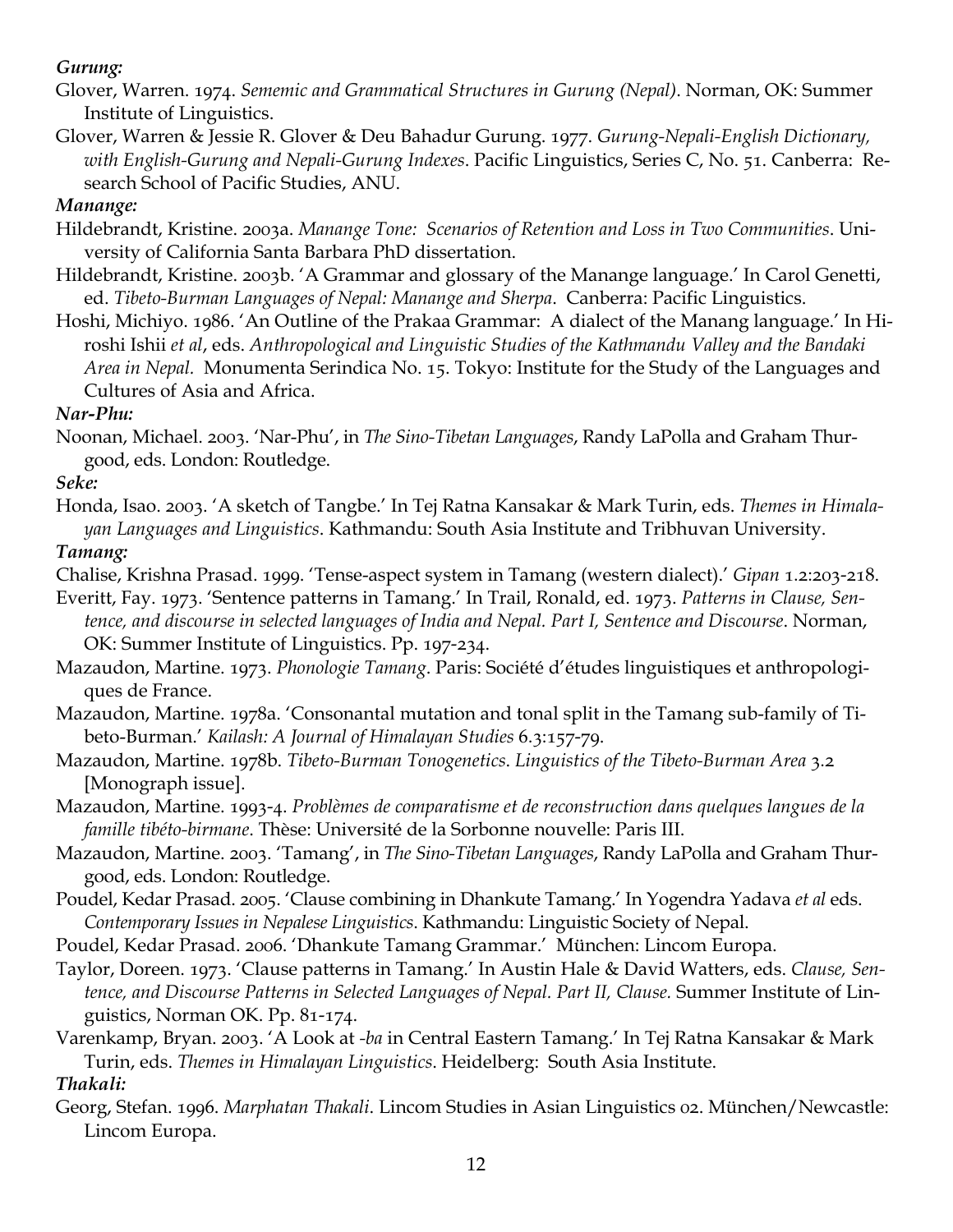Hari, Maria & Anita Maibaum. 1970. 'Thakali texts.' In Lehman, F.K., ed. 1970. *Occasional Papers of the Wolfenden Society on Tibeto-Burman Linguistics, vol. III. Tone Systems of Tibeto-burman Languages of Nepal, part III. Texts I*. Urbana: University of Illinois. Pp. 165-306.

### *Other languages:*

Andvik, Eric. 2003. 'Tshangla.' In Graham Thurgood & Randy LaPolla, eds. *The Sino-Tibetan Languages*. London & New York: Routledge.

Smith, Holly. 1999. *Ghale Grammar*. University of Wisconsin-Milwaukee MA thesis.

### **Abbreviations**

|            | ADES adessive       | ERG ergative               |      | PERF perfective   |
|------------|---------------------|----------------------------|------|-------------------|
|            | ANT anterior        | GEN genitive               | PL   | plural            |
|            | CIRC circumlative   | IMPF imperfect             | PRES | present           |
|            | CNV converb         | <b>INDET</b> indeterminate |      | PROG progressive  |
|            | COM comitative      | LOC locative               | Q    | question          |
| <b>DAT</b> | dative              | NEG negative               |      | sup suppositional |
| <b>DEF</b> | definite determiner | NOM nominalizer            |      | SUPER superessive |
| <b>DET</b> | determinate         | NPST non-past              |      |                   |